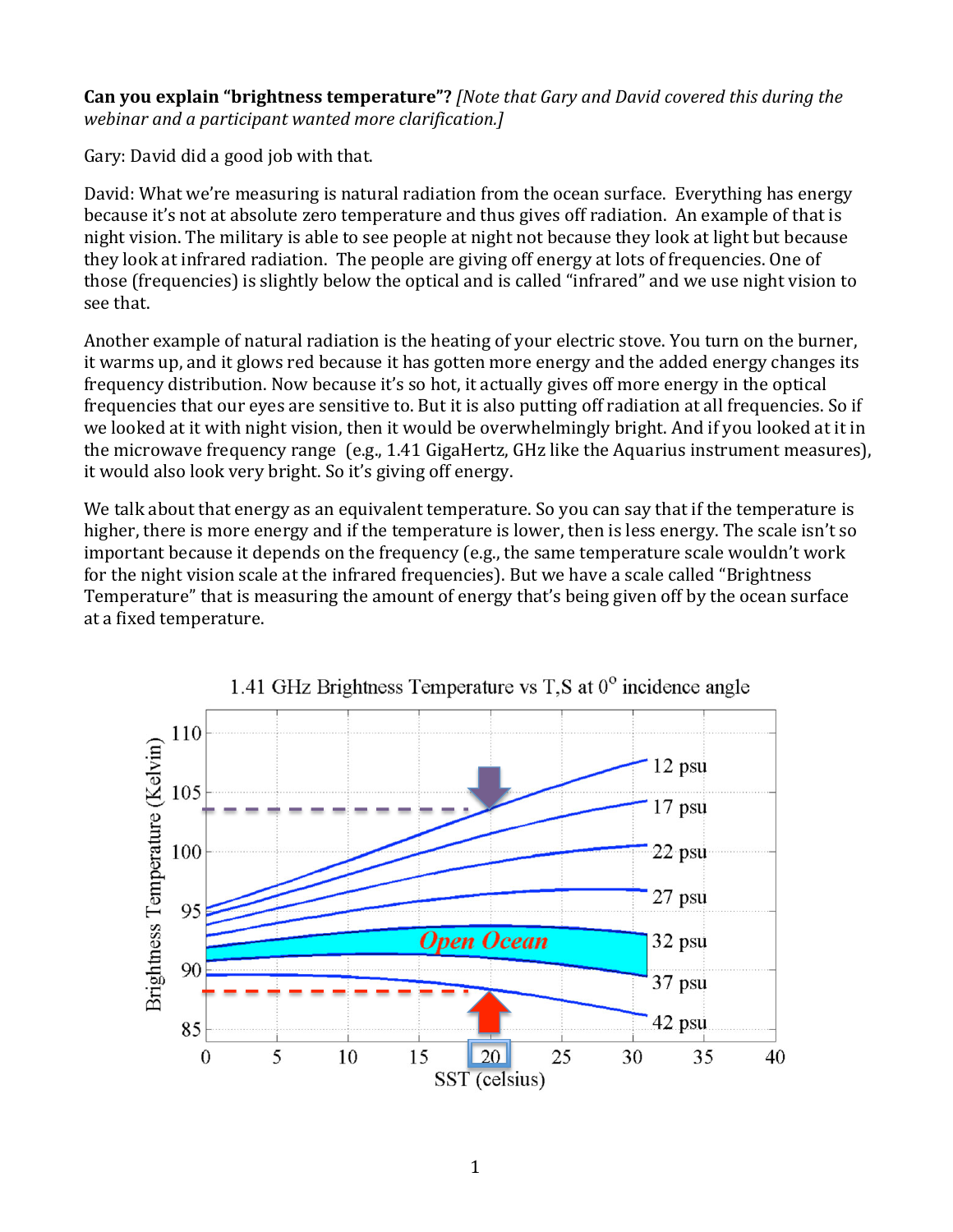So in the graph above, go along the horizontal axis and stop at a sea surface temperature (SST) equal to 20 degrees Celsius (see blue box). If you go up to the blue line labeled "12 psu" (practical salinity units, psu), you'll see a purple arrow. If you read across to the vertical axis (i.e., follow the purple dashed line to the left), you see that **lower salinity** water gives off **higher energy** because the Brightness Temperature is about 104. At that same SST of 20 degrees Celsius, **higher salinity** water (see red arrow at 42 psu), gives of relatively **lower energy** (i.e., follow the red dashed line to Brightness Temperature on the vertical axis at about 88).

Aquarius has a very precise instrument that tells us how much energy is coming off the ocean surface and we express that as a "Brightness temperature." If the brightness temperature is higher, then the seawater if fresher (i.e., less salty; see pruple arrow / dashed line above). If the brightness temperature is lower, then the seawater has more salt (i.e., red arrow / dashed line). The graph shown above was published in 1977. So an important new area of research is to develop a set of curves that are very carefully calibrated so we know exactly what energy corresponds to what salinity. And the instrument we use is very precise and makes these measurements accurately and consistently.

# **Why are salt levels in the oceans and lakes so different?**

Gary: The sea is salty and lakes pretty much contain only fresh water and very little salt. The reason for that is, over geologic time, as rivers erode the land and carry minerals to the sea, some of those minerals accumulate in the seawater and build up over time. These minerals make up what is called "sea salt." There is a more complicated chemical balance between what is dissolved in seawater and what gets absorbed by the ocean sediments but, over time, it has reached an equilibrium and the saltiness of the oceans has remained relatively constant for hundreds of millions of years. So if you were to go back in time to the earliest days of the dinosaurs and you took saltwater samples, it would be pretty much the same salinity as we observe today. So it is a very complicated chemical balance that maintains the ocean salinity the way it is. But the water in lakes doesn't accumulate minerals to the same degree because, first of all, they haven't existed as long (as the ocean basins) and the chemistry of lakes is different.

### So does that mean freshwater lakes have not been in contact with the substrate (underlying **rocks)** for as long as the ocean?

Gary: That could be part of the answer but because the oceans are so vast that there's a much bigger chemical process going on than in a lake. And there are also some lakes that are extremely salty, for example the Great Salt Lake. For various reasons because of the nature of the minerals that feed into the lake, the amount of evaporation that goes on in the lake and because the Great Salt Lake is in the desert, water flows in and then evaporates away and leaves the residue behind.

Whereas in lakes like the Great Lakes there is more of a turnover in fresh water: the water flows in and goes back out again so there is a flushing. The water eventually makes its way to the Saint Lawrence River and to the ocean. So the Great Lakes get flushed through and the salt doesn't accumulate. In the Great Salt Lake there's no outflow (i.e., the water flows in from a river and then evaporates into the atmosphere and leaves the salt behind). This is the same reason why the Dead Sea is very salty.